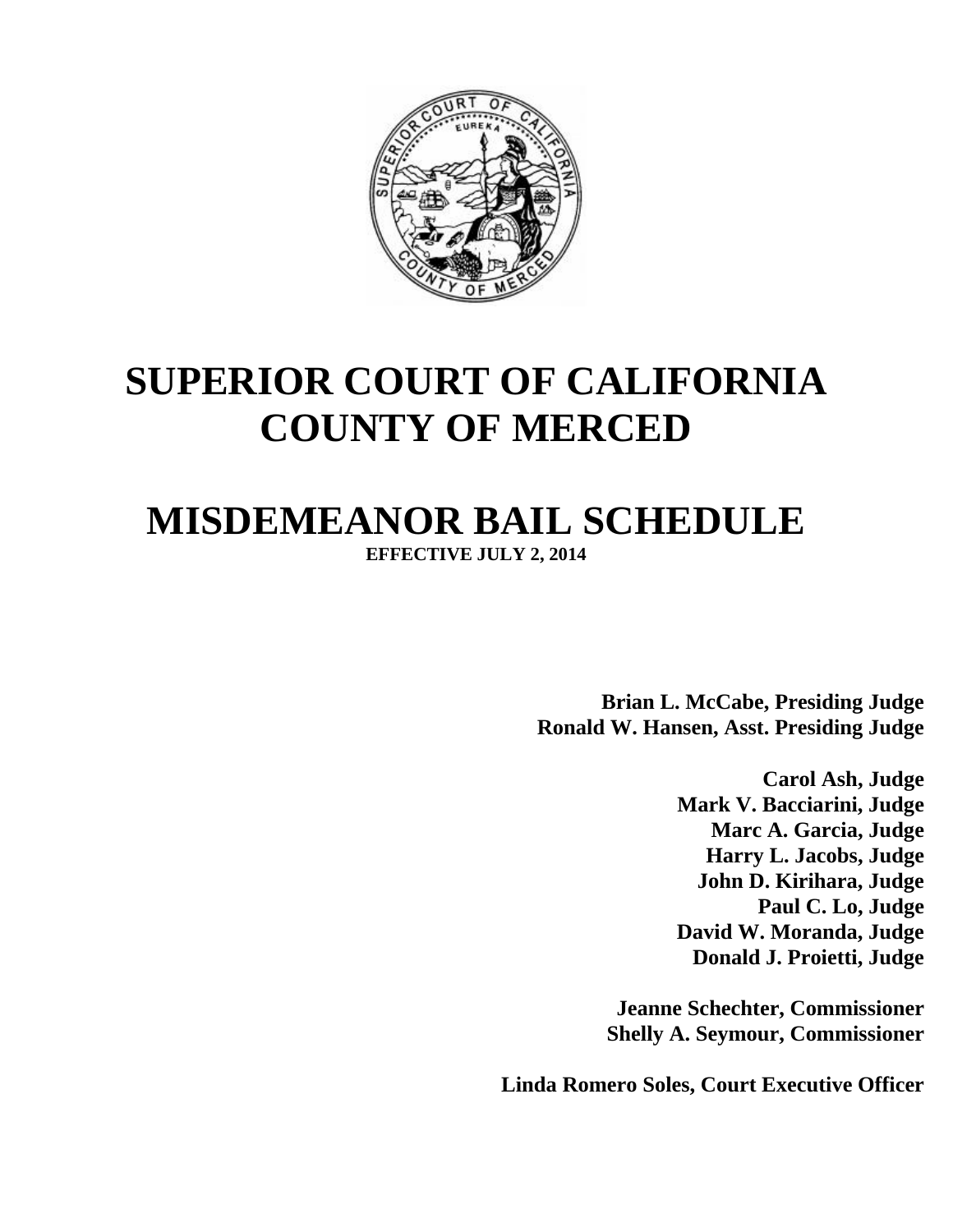## **MERCED COUNTY 2014 MISDEMEANOR BAIL SCHEDULE (Effective July 2, 2014)**

## **The Bail for Any Misdemeanor Offense Not Specifically Set Forth Herein Shall Be \$500.00**

| <b>SECTION</b> | PENAL CODE<br><b>OFFENSE</b>         | <b>PRESUMPTIVE</b><br><b>BAIL</b> |
|----------------|--------------------------------------|-----------------------------------|
| 116.5(a)       | <b>JURY TAMPERING</b>                | 10,000                            |
| 135            | <b>DESTROY EVIDENCE</b>              | 2,000                             |
| 148            | OBSTRUCT/RESIST PEACE OFFICER        | 2,000                             |
| 148.9          | <b>FALSE ID TO PEACE OFFICER</b>     | 1,000                             |
| 166(a)         | <b>FAILURE TO OBEY ORDER</b>         | 1,000                             |
| 186.33(b)      | FAIL TO REGISTER-GANG MEMBER         | 2,000                             |
| 192.5(c)(1)    | <b>VEHICLE MANSLAUGHTER</b>          | 10,000                            |
| 192.5(b)       | <b>VEHICLE MANSLAUGHTER</b>          | 10,000                            |
| 236            | <b>FALSE IMPRISONMENT</b>            | 5,000                             |
| 240            | <b>ASSAULT</b>                       | 2,000                             |
| 241            | <b>ASSAULT ON PEACE OFFICER</b>      | 3,000                             |
| 242            | <b>BATTERY</b>                       | 2,000                             |
| 243(e)(1)      | <b>SPOUSAL ABUSE</b>                 | 10,000                            |
| 243.4(d)(1)    | <b>SEXUAL BATTERY</b>                | 5,000                             |
| 261.5          | UNLAWFUL SEXUAL INTERCOURSE          | 2,000                             |
| 270            | <b>FAILURE TO PROVIDE</b>            | 2,500                             |
| 272            | CONTRIBUTING TO DELINQUENCY OF MINOR | 4,000                             |
| 273(a)(b)      | <b>HARM TO CHILD</b>                 | 10,000                            |
| 273.5          | SPOUSAL ABUSE                        | 10,000                            |
| 273.6(a)       | VIOLATION OF COURT ORDER             | 5,000                             |
| 314.1          | <b>INDECENT EXPOSURE</b>             | 5,000                             |
| 415            | DISTURBING THE PEACE                 | 500                               |
| 417(a)(1)      | <b>BRANDISHING WEAPON</b>            | 2,500                             |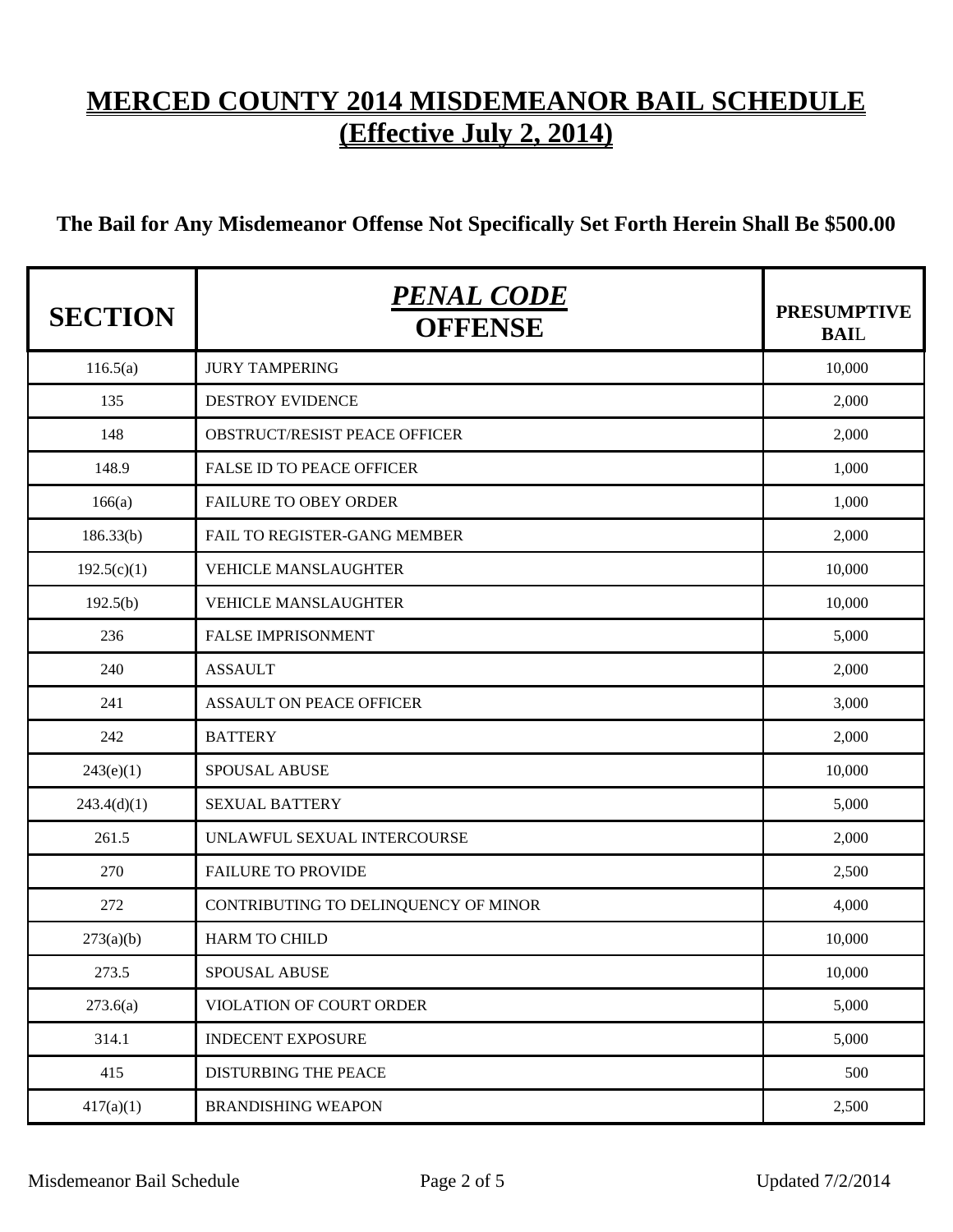| <b>SECTION</b> | <u>PENAL CODE</u><br><b>OFFENSE</b> (continued) | <b>PRESUMPTIVE</b><br><b>BAIL</b> |
|----------------|-------------------------------------------------|-----------------------------------|
| 459            | <b>BURGLARY</b>                                 | 2,000                             |
| 466            | POSSESSION OF BURGLARY TOOLS                    | 1,000                             |
| 484(a)         | <b>CREDIT CARD FRAUD</b>                        | 2,500                             |
| 488            | PETTY THEFT                                     | 1,000                             |
| 496            | RECEIVING STOLEN PROPERTY                       | 1,000                             |
| 503            | <b>EMBEZZLEMENT</b>                             | 1,000                             |
| 537(a)(1)      | DEFRAUD INNKEEPER                               | 1,000                             |
| 537(e)(a)      | POSSESSION OF PROPERTY W/ID REMOVED             | 750                               |
| 538(a)         | <b>IMPERSONATE PEACE OFFICER</b>                | 1,000                             |
| 591            | DAMAGE TELEPHONE LINE                           | 1,000                             |
| 594(a)(1)      | DEFACE WITH GRAFFITI                            | 5,000                             |
| 594(a)         | VANDALISM (UNDER \$400.00)                      | 750                               |
| 597(b)         | <b>CRUELTY TO ANIMAL</b>                        | 1,500                             |
| 602            | TRESPASSING                                     | 500                               |
| 602(n)         | <b>TRESPASS</b>                                 | 500                               |
| 647(f)         | DRUNK IN PUBLIC                                 | 500                               |
| 647.6          | <b>CHILD ANNOYANCE</b>                          | 15,000                            |
| 1320(l)        | <b>FAILURE TO APPEAR</b>                        | 2,500                             |
| 1320.5         | <b>FAILURE TO APPEAR</b>                        | 2,500                             |
| 5930(a)        | UNAUTHORIZED CONNECTING TO CABLE                | 750                               |
| 12020(24)      | POSSESSION OF DIRK OR DAGGER                    | 500                               |
| 12024          | POSSESSION OF DEADLY WEAPON                     | 3,000                             |
| 12025(A)(1)    | CARRY CONCEALED WEAPON/VEHICLE                  | 5,000                             |
| 12031          | CARRY FOLDED WEAPON                             | 5,000                             |
| 17500          | HAVING DEADLY WEAPON-INTENT TO ASSAULT          | 25,000                            |
| 18735(a)       | SELL/POSSES AMMO GREATER THAN .60 CALIBER       | 10,000                            |
| 20810          | SALE OF UNDETECTABLE KNIFE                      | 20,000                            |
| 21510          | SWITCHBLADE-POSSESS/CARRY/SELL                  | 20,000                            |
| 21710          | COMPOSITE/WOOD KNUCKLES-SELL/POSSESS/MANUF      | 20,000                            |
| 25400(a)(1)    | CARRY CONCEALED WEAPON IN VEHICLE               | 20,000                            |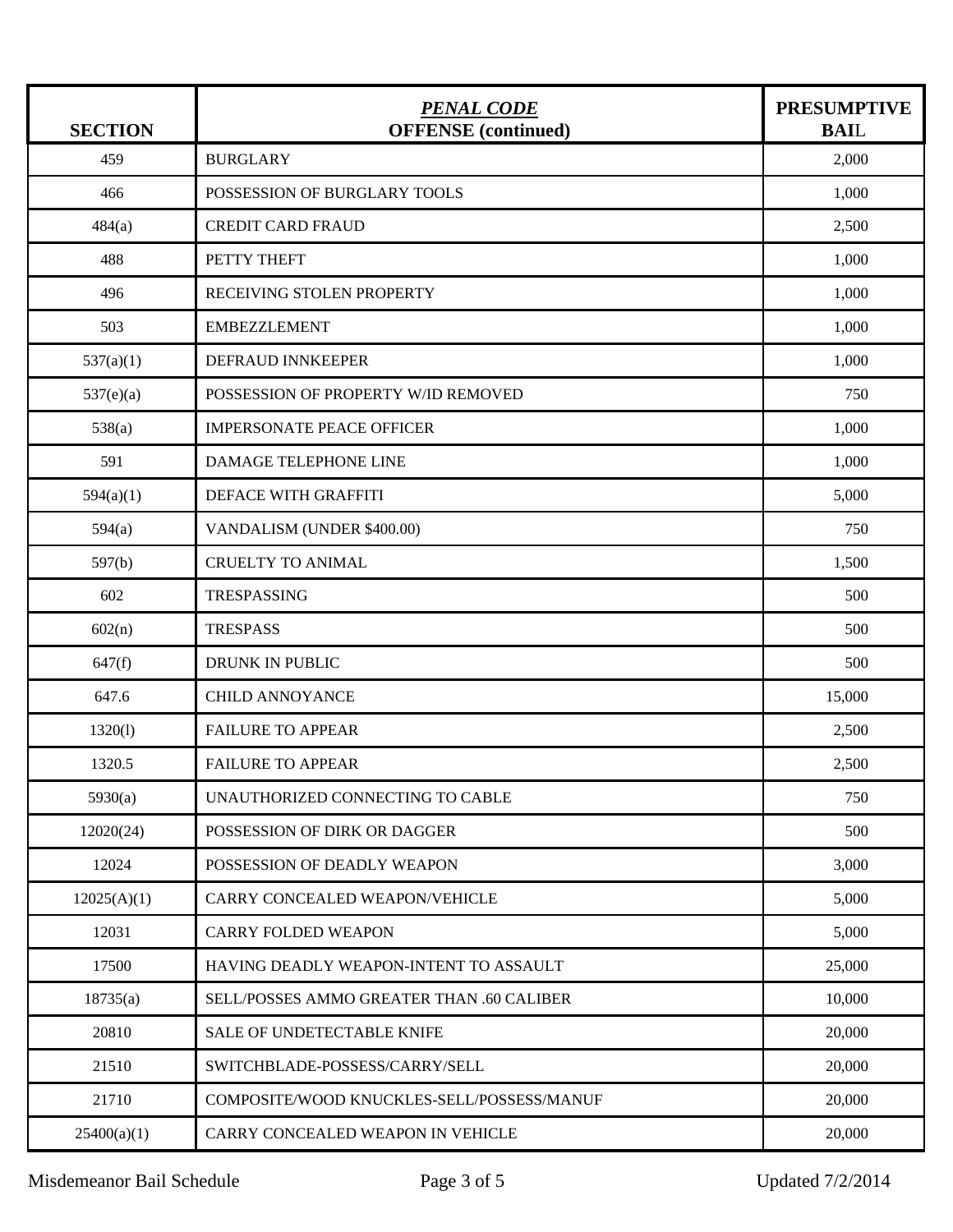| <b>SECTION</b> | <b>PENAL CODE</b><br><b>OFFENSE</b> (continued) | <b>PRESUMPTIVE</b><br><b>BAIL</b> |
|----------------|-------------------------------------------------|-----------------------------------|
| 25400(a)(2)    | CARRY FIREARM CAPABLE OF BEING CONCEALED        | 20,000                            |
| 25400(a)(3)    | OCCUPANT CARRY CONCEALABLE WEAPON IN VEHICLE    | 20,000                            |
| 25400(c)(5)    | CARRY CONCEALED WEAPON ON PERSON W/PRIOR        | 20,000                            |
| 25850(a)       | <b>CARRY A LOADED FIREARM</b>                   | 20,000                            |
| 26100(a)       | PERMIT OTHER TO CARRY FIREARM IN VEHICLE        | 10,000                            |
| 29825(b)       | OWN/POSSESS FIREARM-RESTRAINING ORDER           | 20,000                            |
| 30300(a)(1)    | <b>SALE OF AMMO TO MINOR UNDER 18</b>           | 20,000                            |
| 30300(a)(2)    | SALE OF HANDGUN AMMO TO MINOR UNDER 21          | 20,000                            |
| 30300(a)(3)    | <b>GIVING AMMO TO MINOR</b>                     | 10,000                            |
| 30310(a)       | <b>CARRY AMMO ONTO SCHOOL GROUNDS</b>           | 10,000                            |

| <b>SECTION</b> | <b>HEALTH AND SAFETY CODE</b><br><b>OFFENSE</b> | <b>PRESUMPTIVE</b><br><b>BAIL</b> |
|----------------|-------------------------------------------------|-----------------------------------|
| 11357(c)       | 28.5 GRAMS (OVER)                               | 500                               |
| 11364          | POSSESSION OF PARAPHERNALIA                     | 2,000                             |
| 11366.5        | PROVIDING PLACE                                 | 1,500                             |
| 11550          | <b>UNDER INFLUENCE</b>                          | 3,000                             |

| <b>SECTION</b> | <b>VEHICLE CODE</b><br><b>OFFENSE</b> | <b>PRESUMPTIVE</b><br><b>BAIL</b> |
|----------------|---------------------------------------|-----------------------------------|
| 31             | <b>FALSE INFORMATION</b>              | 1,000                             |
| 10851          | UNLAWFUL TAKING VEHICLE               | 5,000                             |
| 23109          | <b>SPEED CONTEST</b>                  | 1,000                             |
| 23110(a)       | THROWING SUBSTANCE AT VEHICLE         | 2,000                             |
| 23152(m)       | <b>DUI</b>                            | 2,000                             |
| 23153(m)       | <b>DUI WITH INJURY</b>                | 10,000                            |
| 2800.1         | <b>EVADING ARREST</b>                 | 2,500                             |